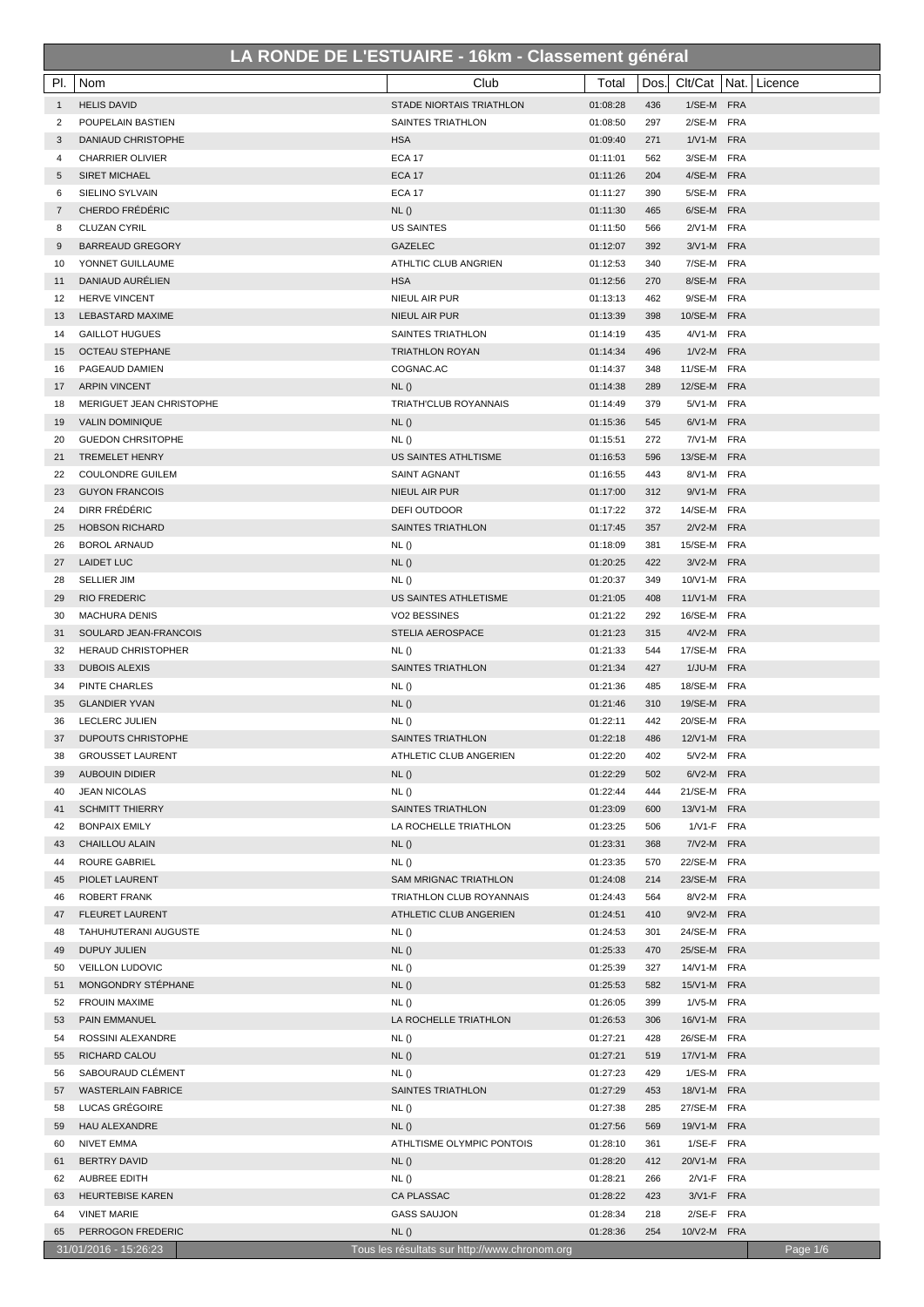| PI.        | Nom                                                 | Club                                                | Total                | Dos.       | Clt/Cat   Nat.             | Licence  |
|------------|-----------------------------------------------------|-----------------------------------------------------|----------------------|------------|----------------------------|----------|
| 66         | VILLENEUVE SAMY                                     | NL()                                                | 01:28:38             | 318        | 21/V1-M FRA                |          |
| 67         | <b>TRIBODET BENOIT</b>                              | NL()                                                | 01:28:53             | 527        | 22/V1-M FRA                |          |
| 68         | LISS RODOLPHE                                       | NL()                                                | 01:29:06             | 421        | 11/V2-M FRA                |          |
| 69         | THENAUD THIERRY                                     | NL()                                                | 01:29:07             | 517        | 23/V1-M FRA                |          |
| 70         | <b>RAFFIN ALAN</b>                                  | NL()                                                | 01:29:12             | 535        | 28/SE-M FRA                |          |
| 71         | <b>TASCHET STEPHANE</b>                             | NL()                                                | 01:29:31             | 487        | 12/V2-M FRA                |          |
| 72         | DANIEZ BENOIT                                       | TRI CLUB ROYAN                                      | 01:29:35             | 533        | 29/SE-M FRA                |          |
| 73         | <b>ARIOLI FABRICE</b>                               | NL()                                                | 01:29:53             | 558        | 24/V1-M FRA                |          |
| 74         | <b>GOHIER LOIC</b>                                  | ATHLETISME OLYMPIC PONTOIS                          | 01:29:58             | 252        | 25/V1-M FRA                |          |
| 75         | <b>JULIENNE NICOLAS</b>                             | NL()                                                | 01:30:37             | 568        | 30/SE-M FRA                |          |
| 76         | RICHARDAUD BRUNO                                    | NL()                                                | 01:30:44             | 300        | 13/V2-M FRA                |          |
| 77         | <b>BASTIN NATHALIE</b>                              | <b>USAA</b>                                         | 01:30:57             | 471        | 4/V1-F FRA                 |          |
| 78         | <b>VIGIER STEPHANE</b>                              | <b>FFTRI</b>                                        | 01:30:59             | 238        | 26/V1-M FRA                |          |
| 79<br>80   | <b>BEAUDRIT CHRISTOPHE</b><br><b>DESSAIS GERARD</b> | TRIATHLON CLUB ROYANNAIS<br><b>AC ANGERIEN</b>      | 01:31:06<br>01:31:36 | 235<br>230 | 27/V1-M FRA<br>1/V3-M FRA  |          |
| 81         | <b>CLAVIERE STEPHANE</b>                            | <b>AC ANGERIEN</b>                                  | 01:31:36             | 526        | 31/SE-M FRA                |          |
| 82         | LEGLISE XAVIER                                      | NL()                                                | 01:31:36             | 597        | 28/V1-M FRA                |          |
| 83         | <b>BOUJU JEAN-BAPTISTE</b>                          | NL()                                                | 01:31:40             | 456        | 32/SE-M FRA                |          |
| 84         | SALLAUD PILLET DIMITRI                              | NL()                                                | 01:31:48             | 559        | 33/SE-M FRA                |          |
| 85         | MOAL LOIC LOIC                                      | NL()                                                | 01:31:49             | 267        | 29/V1-M FRA                |          |
| 86         | <b>BATAILLE PHILIPPE</b>                            | ECA17                                               | 01:31:54             | 589        | 14/V2-M FRA                |          |
| 87         | PELLERIN ERIC                                       | NL()                                                | 01:31:54             | 264        | 34/SE-M FRA                |          |
| 88         | <b>DEVILLE KARINE</b>                               | NL()                                                | 01:32:15             | 450        | 5/V1-F FRA                 |          |
| 89         | DAVIAULT JOEL                                       | NL()                                                | 01:32:21             | 388        | 30/V1-M FRA                |          |
| 90         | DEHAUT MAXIME                                       | NL()                                                | 01:32:24             | 234        | 2/JU-M FRA                 |          |
| 91         | MICHAUD RODOLPHE                                    | NL()                                                | 01:32:31             | 537        | 35/SE-M FRA                |          |
| 92         | <b>MORIN DAMIEN</b>                                 | NL()                                                | 01:32:32             | 94         | 36/SE-M FRA                |          |
| 93         | <b>GUITTON CYRILLE</b>                              | NL()                                                | 01:32:50             | 385        | 31/V1-M FRA                |          |
| 94         | <b>HOSTEING PAUL</b>                                | NL()                                                | 01:32:54             | 507        | 32/V1-M FRA                |          |
| 95         | <b>FABRITZ GUILLAUME</b>                            | 1851141                                             | 01:33:15             | 259        | 37/SE-M FRA                |          |
| 96         | <b>SCHNEIDER LAURENT</b>                            | US SAINTES ATHLETISME                               | 01:33:23             | 532        | 15/V2-M FRA                |          |
| 97         | <b>GATEAU ANTHONY</b>                               | NL()                                                | 01:33:52             | 332        | 38/SE-M FRA                |          |
| 98         | DANTONNY LUDOVIC                                    | <b>SAINTES</b>                                      | 01:34:01             | 281        | 33/V1-M FRA                |          |
| 99         | <b>CANAUT THIERRY</b>                               | NL()                                                | 01:34:02             | 488        | 39/SE-M FRA                |          |
| 100<br>101 | <b>BONNET OLIVIER</b><br><b>LECONTE MIKAEL</b>      | <b>JARNAC ATHLETISME</b><br>NL()                    | 01:34:10<br>01:34:12 | 476<br>591 | 16/V2-M FRA<br>34/V1-M FRA |          |
| 102        | <b>SIMON SYLVIE</b>                                 | A C ST PALAIS                                       | 01:34:16             | 584        | 6/V1-F FRA                 |          |
| 103        | <b>CHATEAU LAURENT</b>                              | CA ST AGNANT                                        | 01:34:20             | 275        | 35/V1-M FRA                |          |
| 104        | <b>BELENFANT THOMAS</b>                             | NL()                                                | 01:34:22             | 223        | 40/SE-M FRA                |          |
| 105        | <b>AUBLANT ELRIC</b>                                | NL()                                                | 01:34:22             | 413        | 41/SE-M FRA                |          |
| 106        | NEVEU ALAIN                                         | 17 SOUPAPES                                         | 01:34:29             | 311        | 2/V3-M FRA                 |          |
| 107        | <b>TESSIER DENIS</b>                                | NL()                                                | 01:34:29             | 458        | 17/V2-M FRA                |          |
| 108        | <b>TESSIER SYLVIE</b>                               | NL()                                                | 01:34:30             | 457        | 1/V2-F FRA                 |          |
| 109        | <b>LARAPIDIE HERVE</b>                              | NL()                                                | 01:34:57             | 354        | 36/V1-M FRA                |          |
| 110        | <b>GALINON LOUIS</b>                                | SAINTES TRIATHLON                                   | 01:35:04             | 405        | 18/V2-M FRA                |          |
| 111        | <b>MADIOT MICHEL</b>                                | FOOTING CLUB DE COZES                               | 01:35:15             | 221        | 19/V2-M FRA                |          |
| 112        | <b>CROISE LAURENT</b>                               | NL()                                                | 01:35:34             | 472        | 37/V1-M FRA                |          |
| 113        | VANKERSSCHAVER LAURENT                              | <b>SANTORUN</b>                                     | 01:35:42             | 469        | 38/V1-M FRA                |          |
| 114        | DUPUY BÉATRICE                                      | NL()                                                | 01:35:43             | 253        | 3/SE-F FRA                 |          |
| 115        | <b>FAGANAS LAURENT</b>                              | NL()                                                | 01:35:49             | 386        | 39/V1-M FRA                |          |
| 116        | LESPAGNOL SEBASTIEN                                 | SAINTES TRIATHLON                                   | 01:35:50             | 483        | 42/SE-M FRA                |          |
| 117        | <b>CRAISSAC LAURENT</b>                             | NL()                                                | 01:36:09             | 539        | 40/V1-M FRA                |          |
| 118        | <b>GILLET MICHEL</b>                                | NL()                                                | 01:36:11<br>01:36:12 | 375        | 20/V2-M FRA<br>2/V2-F FRA  |          |
| 119<br>120 | <b>BOSSIS BERNADETTE</b><br><b>METAIS JULIE</b>     | US AIGREFEUILLE ATHLETISME<br>LA ROCHELLE TRIATHLON | 01:36:22             | 367<br>563 | 4/SE-F FRA                 |          |
| 121        | <b>DUBOIS FREDERIC</b>                              | SAINTES TRIATHLON                                   | 01:36:26             | 334        | 41/V1-M FRA                |          |
| 122        | <b>JAIRE KEVIN</b>                                  | NL()                                                | 01:36:28             | 360        | 43/SE-M FRA                |          |
| 123        | <b>MERCIER AURELIEN</b>                             | <b>AUCUN</b>                                        | 01:36:28             | 339        | 44/SE-M FRA                |          |
| 124        | THERAUD NICOLAS                                     | TRIATH CLUB ROYANNAIS                               | 01:36:38             | 362        | 42/V1-M FRA                |          |
| 125        | CHEVALIER NATHALIE                                  | ASSOCIATION SPORTIVE DU CENTRE HOS 01:36:51         |                      | 419        | 3/V2-F FRA                 |          |
| 126        | <b>SEGUIN BENOIT</b>                                | NL()                                                | 01:36:51             | 250        | 43/V1-M FRA                |          |
| 127        | LEDENT VIRGINIE                                     | NL()                                                | 01:36:52             | 212        | 7/V1-F FRA                 |          |
| 128        | <b>BIHEL ADRIEN</b>                                 | NL()                                                | 01:36:59             | 468        | 45/SE-M FRA                |          |
| 129        | <b>GOURNAY AURELIE</b>                              | NL()                                                | 01:36:59             | 547        | 5/SE-F FRA                 |          |
| 130        | CHEVALIER PIERRE-YVES                               | NL()                                                | 01:37:01             | 420        | 21/V2-M FRA                |          |
|            | 31/01/2016 - 15:26:23                               | Tous les résultats sur http://www.chronom.org       |                      |            |                            | Page 2/6 |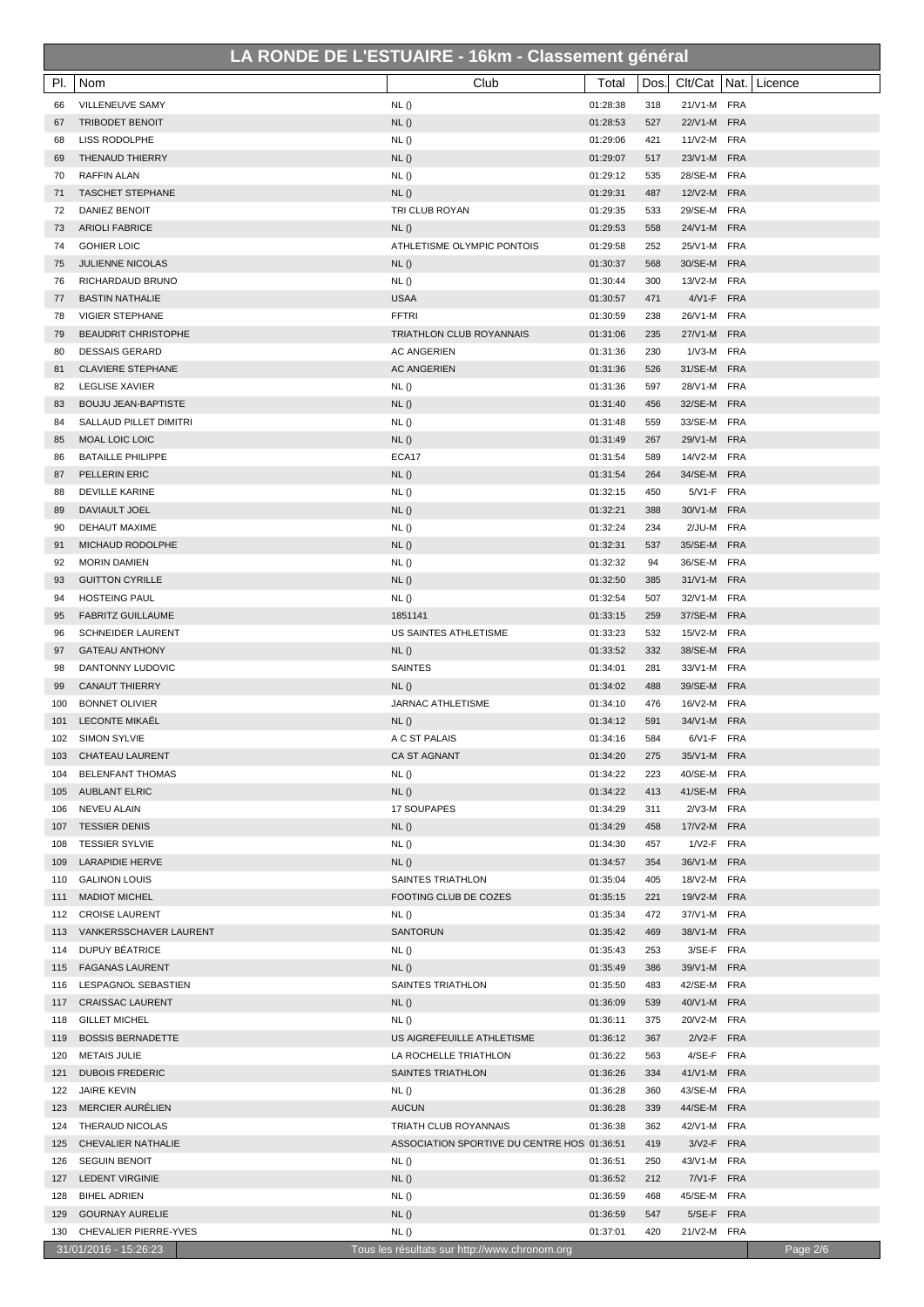| PI.        | Nom                                          | Club                                               | Total                | Dos.       |                            | Clt/Cat   Nat.   Licence |
|------------|----------------------------------------------|----------------------------------------------------|----------------------|------------|----------------------------|--------------------------|
| 131        | <b>LORENZI PATRICK</b>                       | ECA17                                              | 01:37:07             | 460        | 44/V1-M FRA                |                          |
| 132        | <b>OSPITAL KARINE</b>                        | RDTN BREUIL MAGNE                                  | 01:37:11             | 499        | 8/V1-F FRA                 |                          |
| 133        | <b>BORDIN VINCENT</b>                        | NL()                                               | 01:37:16             | 293        | 45/V1-M FRA                |                          |
| 134        | DANNEQUIN BRUNO                              | NL()                                               | 01:37:24             | 365        | 46/V1-M FRA                |                          |
| 135        | LORANT JEAN-CHARLES                          | NL()                                               | 01:37:35             | 208        | 46/SE-M FRA                |                          |
| 136        | PINEAU JULIEN                                | <b>SAINTES</b>                                     | 01:37:37             | 249        | 47/SE-M FRA                |                          |
| 137        | <b>IZAMBARD HERVE</b>                        | NL()                                               | 01:37:39             | 414        | 22/V2-M FRA                |                          |
| 138        | PAYELLE FRANTZ                               | SAINTES TRIATHLON                                  | 01:37:45             | 384        | 23/V2-M FRA                |                          |
| 139        | <b>CHAUVET EDDY</b>                          | NL()                                               | 01:38:01             | 498        | 47/V1-M FRA                |                          |
| 140        | DELOMME JEAN-CHRISTOPHE                      | <b>JARNAC ATHLETISME</b>                           | 01:38:03             | 347        | 48/V1-M FRA                |                          |
| 141        | <b>HERVE PATRICK</b>                         | <b>TRIATH'CLUB ROYANNAIS</b>                       | 01:38:07             | 432        | 24/V2-M FRA                |                          |
| 142        | <b>GIRAUDOT LOIC</b>                         | NL()                                               | 01:38:14             | 226        | 48/SE-M FRA                |                          |
| 143        | PONTINE ERIC                                 | NL()                                               | 01:38:20             | 287        | 25/V2-M FRA                |                          |
| 144        | <b>COUDERC DANIEL</b>                        | NL()                                               | 01:38:27             | 482        | 49/V1-M FRA                |                          |
| 145        | AZÉMA PHILIPPE                               | SAINTES TRIATHLON                                  | 01:38:30             | 489        | 26/V2-M FRA                |                          |
| 146        | CAMPELLO JOSETTE                             | NL()                                               | 01:38:32             | 222        | 50/V1-M FRA                |                          |
| 147        | SAUVIGNON LAURENT                            | NL()                                               | 01:38:35             | 525        | 51/V1-M FRA                |                          |
| 148        | <b>RAGER CHRISTIAN</b>                       | <b>ACF ALSTOM</b>                                  | 01:38:38             | 262        | 3/V3-M FRA                 |                          |
| 149        | <b>GUITTON YVES</b>                          | NL()                                               | 01:38:40             | 540        | 27/V2-M FRA                |                          |
| 150        | <b>HOBSON DORTE</b>                          | SAINTES TRIATHLON                                  | 01:38:49             | 356        | 9/V1-F FRA                 |                          |
| 151        | FORESTIER JEAN-CLAUDE                        | S/L ATHLETIC CLUB DE ST PALAIS                     | 01:38:55             | 246        | 4/V3-M FRA                 |                          |
| 152        | LANDREAU LUDOVIC                             | NL()                                               | 01:39:02             | 599        | 49/SE-M FRA                |                          |
| 153        | <b>PAVIE SYLVAIN</b>                         | NL()                                               | 01:39:09             | 595        | 50/SE-M FRA                |                          |
| 154        | DRUGEON JANY PIERRE                          | CA ST AGNANT                                       | 01:39:11             | 394        | 5/V3-M FRA                 |                          |
| 155        | <b>ENSELME PATRICE</b>                       | NL()                                               | 01:39:15             | 309        | 52/V1-M FRA                |                          |
| 156        | <b>ROTT MATHIEU</b>                          | NL()                                               | 01:39:16             | 424        | 51/SE-M FRA                |                          |
| 157        | <b>DAUNAS DANIEL</b>                         | <b>CA ST AGNANT</b>                                | 01:39:21<br>01:39:34 | 500<br>247 | 6/V3-M FRA<br>53/V1-M FRA  |                          |
| 158<br>159 | DOUTEAU LAURENT<br><b>LUCAS HELENE</b>       | NL()<br>NL()                                       | 01:39:35             | 277        | 6/SE-F FRA                 |                          |
| 160        | <b>BILLAUD SEBASTIEN</b>                     | SAINTES TRIATHLON                                  | 01:39:37             | 592        | 54/V1-M FRA                |                          |
| 161        | PERROT BENOIT                                | <b>GASS SAUJON</b>                                 | 01:39:43             | 455        | 52/SE-M FRA                |                          |
| 162        | VAKULA MYKHAYLO                              | NL()                                               | 01:40:22             | 317        | 53/SE-M FRA                |                          |
| 163        | <b>HALLEY PATRICE</b>                        | AC ST PALAIS                                       | 01:40:23             | 449        | 28/V2-M FRA                |                          |
| 164        | ARANCIO ALEXANDRE                            | TRIATH CLUB ROYANNAIS                              | 01:40:45             | 512        | 54/SE-M FRA                |                          |
| 165        | PEROT LUDOVIC                                | NL()                                               | 01:40:51             | 345        | 55/SE-M FRA                |                          |
| 166        | <b>MANDIN LAURENCE</b>                       | ATHLETIC CLUB DE ST PALAIS                         | 01:40:55             | 555        | 4/V2-F FRA                 |                          |
| 167        | <b>RAUX FABRICE</b>                          | <b>TRIATH CLUB ROYANNAIS</b>                       | 01:40:56             | 210        | 55/V1-M FRA                |                          |
| 168        | <b>NEGRIER CLAUDINE</b>                      | NL()                                               | 01:40:59             | 382        | 5/V2-F FRA                 |                          |
| 169        | <b>MARICAL SARAH</b>                         | <b>TRIATLON CLUB SAUJONNAIS</b>                    | 01:41:02             | 505        | 10/V1-F FRA                |                          |
| 170        | <b>BAUDET CHRISTOPHE</b>                     | NL()                                               | 01:41:23             | 376        | 56/V1-M FRA                |                          |
| 171        | <b>BRAVIN PHILIPPE</b>                       | NL()                                               | 01:41:29             | 546        | 29/V2-M FRA                |                          |
| 172        | THIBAUD FRANCIS                              | NL()                                               | 01:41:32             | 260        | 7/V3-M FRA                 |                          |
| 173        | DUBANT-SAUNIER MAXIME                        | SAINTES TRIATHLON                                  | 01:41:51             | 313        | 2/ES-M FRA                 |                          |
| 174        | DUBANT-SAUNIER DOMINIQUE                     | SAINTES TRIATHLON                                  | 01:41:51             | 430        | 30/V2-M FRA                |                          |
| 175        | <b>LAMOTHE PHILIPPE</b>                      | NL()                                               | 01:41:55             | 389        | 8/V3-M FRA                 |                          |
| 176        | GAUDINAUD JEAN PHILIPPE                      | ATHLETIC CLUB ANGERIEN                             | 01:41:56             | 261        | 31/V2-M FRA                |                          |
| 177        | <b>GLORY OLIVIER</b>                         | NL()                                               | 01:42:00             | 378        | 56/SE-M FRA                |                          |
| 178        | <b>BELIS MICHAEL</b>                         | NL()                                               | 01:42:22             | 220        | 57/SE-M FRA                |                          |
| 179        | <b>BALLANGER JEAN DANIEL</b>                 | NL()                                               | 01:42:38             | 400        | 58/SE-M FRA                |                          |
| 180        | <b>BESLIN HUGUES</b>                         | NL()                                               | 01:42:51             | 333        | 57/V1-M FRA                |                          |
| 181        | <b>AUCLAIR PATRICE</b>                       | NL()                                               | 01:42:56             | 585        | 32/V2-M FRA                |                          |
| 182        | CORNUAU CORINNE                              | US SAINTES ATHLETISME                              | 01:42:57             | 503        | 11/V1-F FRA                |                          |
| 183        | VALLEE LUDOVIC                               | SAINTES TRIATHLON                                  | 01:42:58             | 493        | 58/V1-M FRA                |                          |
| 184        | <b>GERMES BORIS</b>                          | NL()                                               | 01:43:07             | 269        | 59/V1-M FRA                |                          |
| 185        | DELOMME MARIE-PIERRE                         | JARNAC ATHLETISME                                  | 01:43:20             | 346        | 12/V1-F FRA                |                          |
| 186        | <b>DESSE VIVIAN</b>                          | NL()                                               | 01:43:39             | 227        | 59/SE-M FRA                |                          |
| 187<br>188 | <b>FRICARD SEBASTIEN</b><br>PAULIN JEAN MARC | CA SAINT-AGNANT<br>LES PAPILLONS DE CHARCOT CPLA17 | 01:43:41<br>01:43:43 | 284<br>437 | 60/V1-M FRA<br>33/V2-M FRA |                          |
| 189        | <b>PAULIN CLAIRE</b>                         | LES PAPILLONS DE CHARCOT CPLA17                    | 01:43:43             | 438        | 6/V2-F FRA                 |                          |
| 190        | <b>LERNO MICHEL</b>                          | NL()                                               | 01:43:44             | 294        | 34/V2-M FRA                |                          |
| 191        | <b>MARLIN CELINE</b>                         | NL()                                               | 01:43:51             | 518        | 7/SE-F FRA                 |                          |
| 192        | PALITO SARAH                                 | NL()                                               | 01:43:51             | 217        | 8/SE-F FRA                 |                          |
| 193        | <b>SALMON ANTHONY</b>                        | NL()                                               | 01:44:10             | 298        | 60/SE-M FRA                |                          |
| 194        | <b>BOZEC FRÉDÉRIC</b>                        | NL()                                               | 01:44:26             | 215        | 61/V1-M FRA                |                          |
| 195        | <b>SCHOUTEN JUDITH</b>                       | <b>BRAUD AC</b>                                    | 01:44:28             | 492        | 13/V1-F FRA                |                          |
|            | 31/01/2016 - 15:26:23                        | Tous les résultats sur http://www.chronom.org      |                      |            |                            | Page 3/6                 |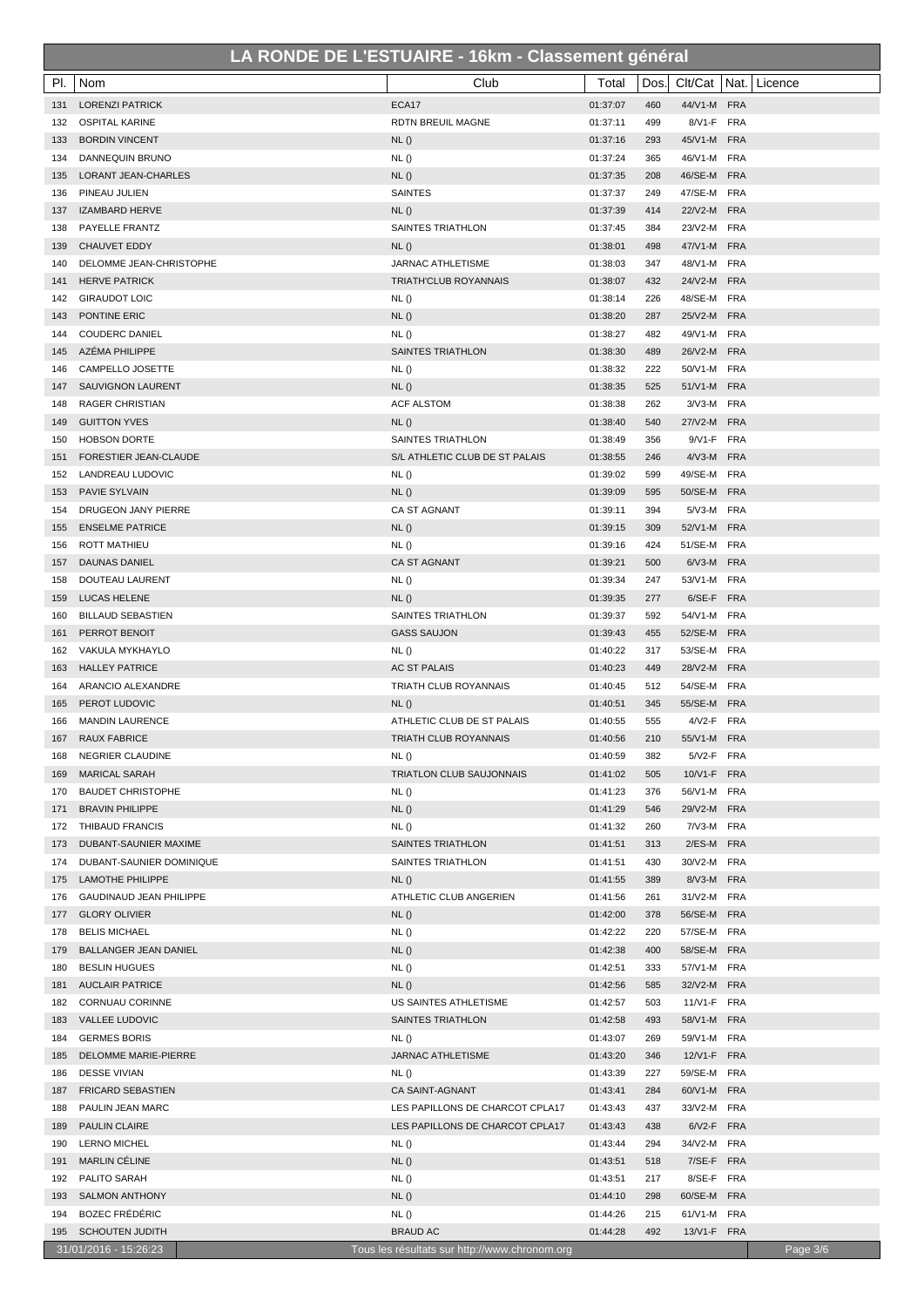| PI.        | Nom                                                | Club                                          | Total                | Dos.       |                            | Clt/Cat   Nat.   Licence |
|------------|----------------------------------------------------|-----------------------------------------------|----------------------|------------|----------------------------|--------------------------|
| 196        | <b>VERNOUX JACKY</b>                               | GASS                                          | 01:44:29             | 274        | 35/V2-M FRA                |                          |
| 197        | RAVERAUD BERNARD                                   | <b>CMO 17</b>                                 | 01:44:44             | 387        | 36/V2-M FRA                |                          |
| 198        | <b>CLAVERY SYLVIE</b>                              | A.C. ST PALAIS SUR MER                        | 01:44:51             | 232        | 1/V3-F FRA                 |                          |
| 199        | <b>CLAVERY PHILIPPE</b>                            | NL()                                          | 01:44:59             | 231        | 9/V3-M FRA                 |                          |
| 200        | DELORT FRÉDÉRIC                                    | NL()                                          | 01:45:34             | 373        | 62/V1-M FRA                |                          |
| 201        | <b>PAQUET FRANÇOIS</b>                             | NL()                                          | 01:46:05             | 280        | 37/V2-M FRA                |                          |
| 202        | ROY VALERIE                                        | <b>ASCHR</b>                                  | 01:46:17             | 395        | 14/V1-F FRA                |                          |
| 203        | <b>JACQUES SEBASTIEN</b>                           | GASS                                          | 01:46:19             | 521        | 61/SE-M FRA                |                          |
| 204        | <b>TRIBODET VIRGINIE</b>                           | NL()                                          | 01:46:20             | 528        | 15/V1-F FRA                |                          |
| 205        | <b>LAFARGE JEREMY</b>                              | NL()                                          | 01:46:30             | 307        | 62/SE-M FRA                |                          |
| 206        | DUPRE PHILIPPE                                     | <b>SAINTES TRIATHLON</b>                      | 01:46:42             | 480        | 38/V2-M FRA                |                          |
| 207        | DAUBIGEON STEPHANE                                 | NL()                                          | 01:47:03             | 594        | 63/V1-M FRA                |                          |
| 208        | CHARBONNIER HÉLÈNE                                 | NL()                                          | 01:47:03             | 257        | 16/V1-F FRA                |                          |
| 209        | LORENZI MARIE PIERRE                               | ECA17                                         | 01:47:04             | 461        | 17/V1-F FRA                |                          |
| 210        | <b>TURBIAZ MICHEL</b>                              | US AIGREFEUILLE ATHLTISME                     | 01:47:04             | 364        | 10/V3-M FRA                |                          |
| 211        | <b>TURPIN MICKAEL</b>                              | NL()                                          | 01:47:19             | 219        | 64/V1-M FRA                |                          |
| 212        | MOSDIER HERVÉ                                      | SANTORUN                                      | 01:47:27             | 433        | 39/V2-M FRA                |                          |
| 213        | <b>OLIVA NICOLAS</b>                               | NL()                                          | 01:47:35             | 445        | 63/SE-M FRA                |                          |
| 214        | METAIS JEAN-CHRISTOPHE                             | NL()                                          | 01:47:36             | 358        | 40/V2-M FRA                |                          |
| 215        | <b>CLUZAN SEVERINE</b>                             | <b>US SAINTES</b>                             | 01:47:38             | 565        | 18/V1-F FRA                |                          |
| 216        | <b>VRIGNON NATHALIE</b>                            | <b>VIVA FORM</b>                              | 01:47:45             | 575        | 19/V1-F FRA                |                          |
| 217        | RENOULLEAU PIERREJEAN                              | <b>GASS</b>                                   | 01:47:47             | 463        | 64/SE-M FRA                |                          |
| 218<br>219 | PHELIPPEAU FLORIANE<br>MICHARDIERE FREDERIQUE      | NL()<br>NL()                                  | 01:47:48<br>01:47:49 | 466<br>211 | 20/V1-F FRA<br>21/V1-F FRA |                          |
| 220        | <b>CZERWINSKI ALINE</b>                            | NL()                                          | 01:48:18             | 233        | 22/V1-F FRA                |                          |
| 221        | <b>LACOMBE JULIEN</b>                              | NL()                                          | 01:48:49             | 241        | 65/SE-M FRA                |                          |
| 222        | MIGNE JEAN LUC                                     | NL()                                          | 01:48:50             | 556        | 41/V2-M FRA                |                          |
| 223        | <b>BENQUET JACQUES</b>                             | NL()                                          | 01:48:54             | 326        | 42/V2-M FRA                |                          |
| 224        | LAURENT CHANTAL                                    | NL()                                          | 01:48:54             | 325        | 7/V2-F FRA                 |                          |
| 225        | PAYARD MATHIEU                                     | NL()                                          | 01:48:56             | 351        | 66/SE-M FRA                |                          |
| 226        | <b>VOISIN EMMANUELLE</b>                           | NL()                                          | 01:48:59             | 240        | 23/V1-F FRA                |                          |
| 227        | <b>BAISSON PATRICK</b>                             | <b>HSA</b>                                    | 01:49:13             | 393        | 11/V3-M FRA                |                          |
| 228        | <b>MICHOT LILIAN</b>                               | NL()                                          | 01:49:13             | 406        | 12/V3-M FRA                |                          |
| 229        | <b>RENAUD DAVID</b>                                | NL()                                          | 01:49:32             | 401        | 65/V1-M FRA                |                          |
| 230        | <b>JOSSE THIERRY</b>                               | <b>HSA</b>                                    | 01:49:35             | 371        | 66/V1-M FRA                |                          |
| 231        | <b>SALAUN JULIE</b>                                | NL()                                          | 01:49:49             | 440        | 9/SE-F FRA                 |                          |
| 232        | <b>MELLIER LAURE</b>                               | <b>SANTO RUN SAINTES</b>                      | 01:49:56             | 530        | 10/SE-F FRA                |                          |
| 233        | <b>BOMPEIX DIDIER</b>                              | NL()                                          | 01:49:59             | 572        | 43/V2-M FRA                |                          |
| 234        | CHARRASSIER JEAN LUC                               | SANTORUN                                      | 01:50:01             | 534        | 13/V3-M FRA                |                          |
| 235        | <b>TONNERRE MATHIEU</b>                            | NL()                                          | 01:50:14             | 587        | 67/SE-M FRA                |                          |
| 236        | <b>MARTINEZ STEPHANE</b>                           | NL()                                          | 01:50:17             | 279        | 44/V2-M FRA                |                          |
| 237        | DELFOUR JEAN JACQUES                               | NL()                                          | 01:50:31             | 225        | 45/V2-M FRA                |                          |
| 238        | <b>RENARD FREDERIC</b>                             | NL()                                          | 01:50:50             | 255        | 46/V2-M FRA                |                          |
| 239        | <b>LANCEREAU SOPHIE</b>                            | NL()                                          | 01:50:54             | 265        | 24/V1-F FRA                |                          |
| 240        | ROBION VANESSA                                     | NL()                                          | 01:51:12             | 320        | 11/SE-F FRA                |                          |
| 241        | PANNETIER LAURENT                                  | NL()                                          | 01:51:12             | 319        | 67/V1-M FRA                |                          |
| 242        | VINCENDEAU SANDRINE                                | US SAINTES ATHLETISME                         | 01:51:29             | 504        | 25/V1-F FRA                |                          |
| 243<br>244 | <b>BALLANGER CHRISTOPHE</b><br><b>GODET KARINE</b> | NL()<br>NL()                                  | 01:51:45<br>01:51:45 | 416<br>415 | 68/V1-M FRA<br>26/V1-F FRA |                          |
| 245        | PISONI LIONEL                                      | GASS                                          | 01:51:47             | 459        | 47/V2-M FRA                |                          |
| 246        | <b>BALZON VALERIE</b>                              | SAINTES TRIATHLON                             | 01:52:11             | 524        | 8/V2-F FRA                 |                          |
| 247        | AUGER LOIC                                         | SAINTES TRIATHLON                             | 01:52:13             | 523        | 48/V2-M FRA                |                          |
| 248        | <b>MASSE MANUEL</b>                                | NL()                                          | 01:52:18             | 316        | 69/V1-M FRA                |                          |
| 249        | <b>BIDAN MARIE HELENE</b>                          | <b>HSA</b>                                    | 01:52:23             | 380        | 9/V2-F FRA                 |                          |
| 250        | <b>FESSLER SARAH</b>                               | PASS RUNNING                                  | 01:52:29             | 490        | 27/V1-F FRA                |                          |
| 251        | MEYZE JEAN LUC                                     | PASS RUNNING                                  | 01:52:29             | 491        | 49/V2-M FRA                |                          |
| 252        | <b>GUILLOT JEAN-LOUIS</b>                          | NL()                                          | 01:52:31             | 322        | 14/V3-M FRA                |                          |
| 253        | ROQUAND JEROME                                     | NL()                                          | 01:52:36             | 244        | 68/SE-M FRA                |                          |
| 254        | ROUIL BERNARD                                      | FABB                                          | 01:52:52             | 478        | 50/V2-M FRA                |                          |
| 255        | <b>BARBAUX JEAN-FRANÇOIS</b>                       | NL()                                          | 01:53:27             | 446        | 51/V2-M FRA                |                          |
| 256        | <b>METRO PATRICK</b>                               | NL()                                          | 01:53:38             | 579        | 69/SE-M FRA                |                          |
| 257        | <b>CAILLON GERALD</b>                              | NL()                                          | 01:54:06             | 239        | 70/V1-M FRA                |                          |
| 258        | <b>BOIREAU YANN</b>                                | NL()                                          | 01:54:08             | 342        | 70/SE-M FRA                |                          |
| 259        | SALMON PIERRE OLIVIER                              | NL()                                          | 01:54:12             | 409        | 71/SE-M FRA                |                          |
| 260        | PAUTROT PASCALE                                    | RUN ACCUEIL                                   | 01:54:16             | 552        | 28/V1-F FRA                |                          |
|            | 31/01/2016 - 15:26:23                              | Tous les résultats sur http://www.chronom.org |                      |            |                            | Page 4/6                 |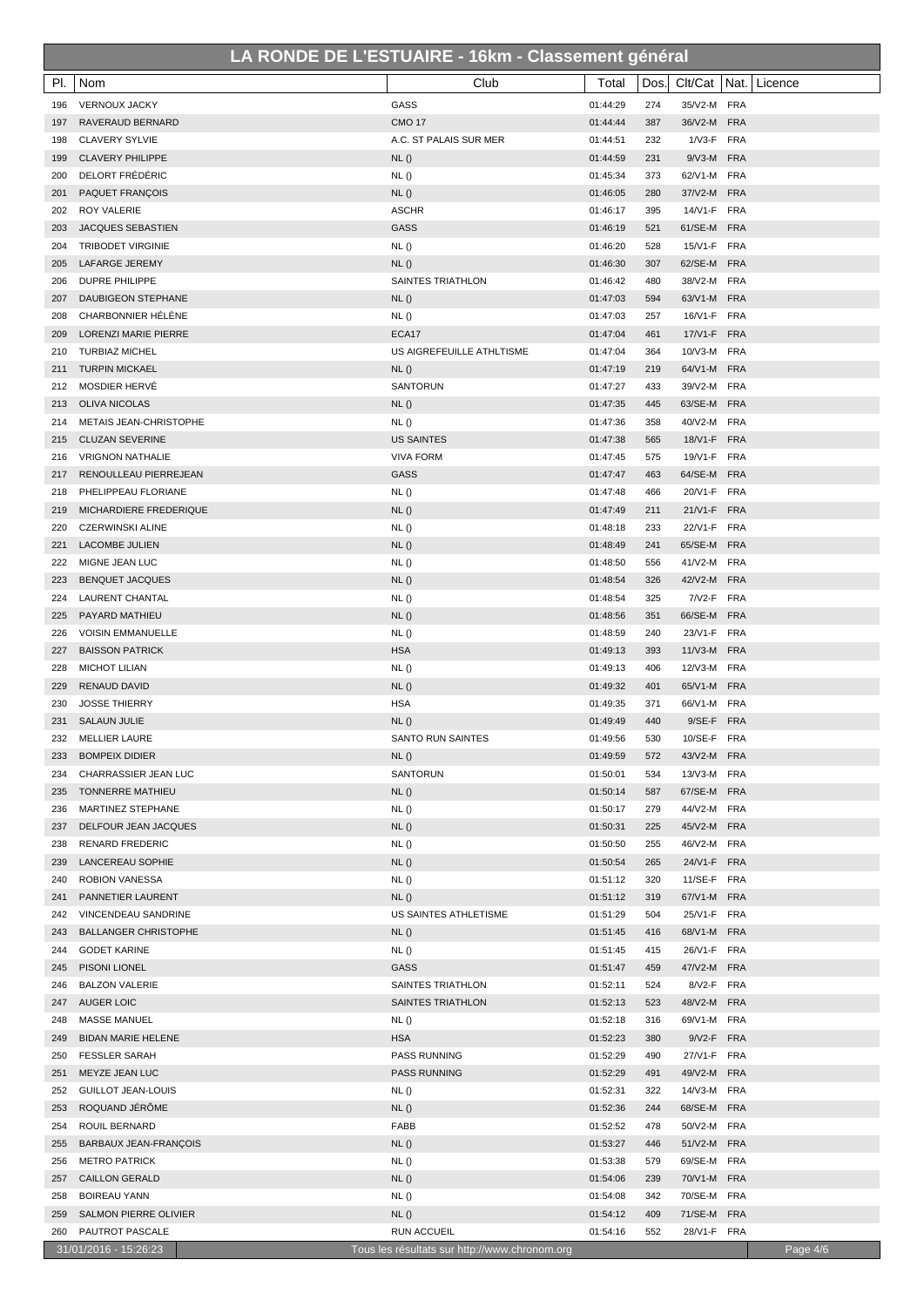|     |                             |                                               | $\sim$ $\sim$ $\sim$ $\sim$ $\sim$<br>10000111011190110101 |          |      |             |                |          |
|-----|-----------------------------|-----------------------------------------------|------------------------------------------------------------|----------|------|-------------|----------------|----------|
| PI. | Nom                         | Club                                          |                                                            | Total    | Dos. | Clt/Cat     | Nat.   Licence |          |
| 261 | <b>MOISON LAURENT</b>       | NL()                                          |                                                            | 01:54:16 | 418  | 71/V1-M FRA |                |          |
| 262 | <b>GEAY SANDRA</b>          | <b>AC ST PALAIS</b>                           |                                                            | 01:54:20 | 404  | 12/SE-F FRA |                |          |
| 263 | <b>MARCADE BERNARD</b>      | ATHLETIC CLUB DE ST PALAIS                    |                                                            | 01:54:20 | 397  | 1/V4-M FRA  |                |          |
| 264 | <b>BARABEAU DANIEL</b>      | NL()                                          |                                                            | 01:54:25 | 237  | 52/V2-M FRA |                |          |
| 265 | <b>GAILLARD CHRISTOPHE</b>  | NL()                                          |                                                            | 01:54:29 | 248  | 53/V2-M FRA |                |          |
| 266 | <b>DUBOIS KARINE</b>        | SAINTES TRIATHLON                             |                                                            | 01:54:38 | 335  | 10/V2-F FRA |                |          |
| 267 | MOREAU CAROLINE             | NL()                                          |                                                            | 01:54:38 | 328  | 29/V1-F FRA |                |          |
| 268 | <b>COPOIS STEPHANE</b>      | <b>ACDC</b>                                   |                                                            | 01:54:40 | 229  | 72/V1-M FRA |                |          |
| 269 | <b>TRETOUT CHARLES</b>      | NL()                                          |                                                            | 01:55:06 | 282  | 2/V4-M FRA  |                |          |
| 270 | PONTVIANNE CLAUDIE          | GASS                                          |                                                            | 01:55:25 | 581  | 11/V2-F FRA |                |          |
| 271 | ANDRE CELINE                | NL()                                          |                                                            | 01:55:32 | 263  | 13/SE-F FRA |                |          |
| 272 | <b>COTTIN JULIEN</b>        | LA ROCHELLE TRI                               |                                                            | 01:55:35 | 283  | 72/SE-M FRA |                |          |
| 273 | <b>BOUCHETOUX ANTOINE</b>   | NL()                                          |                                                            | 01:55:35 | 299  | 73/V1-M FRA |                |          |
| 274 | <b>COIC PASCAL</b>          | <b>ROYAN</b>                                  |                                                            | 01:55:35 | 448  | 54/V2-M FRA |                |          |
| 275 | DEPIETS JÉRÔME              | LA ROCHELLE TRIATHLON                         |                                                            | 01:55:35 | 251  | 73/SE-M FRA |                |          |
| 276 | <b>GARNIER CECILE</b>       | NL()                                          |                                                            | 01:55:46 | 242  | 30/V1-F FRA |                |          |
| 277 | <b>MAYEUR SYLVIE</b>        | <b>CA ST PALAIS</b>                           |                                                            | 01:55:50 | 321  | 31/V1-F FRA |                |          |
| 278 | <b>TANNEAU JOEL</b>         | NL()                                          |                                                            | 01:55:52 | 323  | 55/V2-M FRA |                |          |
| 279 | CHAPONNEAU CELINE           | NL()                                          |                                                            | 01:56:03 | 207  | 32/V1-F FRA |                |          |
| 280 | <b>HEBRARD ALAIN</b>        | ST AGNANT                                     |                                                            | 01:56:27 | 330  | 15/V3-M FRA |                |          |
| 281 | LOIR CHRISTOPHE             | NL()                                          |                                                            | 01:56:35 | 363  | 74/V1-M FRA |                |          |
| 282 | L HOMMEDE PHILIPPE          | NL()                                          |                                                            | 01:56:39 | 366  | 16/V3-M FRA |                |          |
| 283 | <b>COSTE CLAUDINE</b>       | <b>RUN ACCUEIL</b>                            |                                                            | 01:56:39 | 474  | 12/V2-F FRA |                |          |
| 284 | <b>BENASSY SABRINA</b>      | ATHLETIC CLUB DE ST PALAIS                    |                                                            | 01:56:42 | 407  | 14/SE-F FRA |                |          |
|     |                             |                                               |                                                            |          | 439  | 33/V1-F FRA |                |          |
| 285 | PREAU LAETITIA              | NL()                                          |                                                            | 01:56:42 |      |             |                |          |
| 286 | <b>VINCENT DOROTHÉE</b>     | NL()                                          |                                                            | 01:56:44 | 288  | 34/V1-F FRA |                |          |
| 287 | <b>BRELIAUD DENIS</b>       | NL()                                          |                                                            | 01:56:48 | 431  | 75/V1-M FRA |                |          |
| 288 | <b>BORGET CLAUDE</b>        | NL()                                          |                                                            | 01:57:04 | 511  | 17/V3-M FRA |                |          |
| 289 | PERRET LAETITIA             | <b>GASS</b>                                   |                                                            | 01:57:25 | 403  | 35/V1-F FRA |                |          |
| 290 | ROUGÉ DOMINIQUE             | NL()                                          |                                                            | 01:57:26 | 454  | 18/V3-M FRA |                |          |
| 291 | NERAUD CHRISTELLE           | NL()                                          |                                                            | 01:57:32 | 520  | 36/V1-F FRA |                |          |
| 292 | DRONNEAU MAGALIE            | NL()                                          |                                                            | 01:57:33 | 586  | 15/SE-F FRA |                |          |
| 293 | <b>HOSTEING MATHIEU</b>     | NL()                                          |                                                            | 01:57:43 | 536  | 74/SE-M FRA |                |          |
| 294 | <b>BROUILLET JOSIANE</b>    | <b>GRAND ANGOULEME ATHLETISME</b>             |                                                            | 01:57:49 | 477  | 13/V2-F FRA |                |          |
| 295 | <b>GOIZIN CHRISTELE</b>     | NL()                                          |                                                            | 01:57:52 | 359  | 37/V1-F FRA |                |          |
| 296 | PRUVOST FRANCOIS XAVIER     | NL()                                          |                                                            | 01:58:33 | 434  | 76/V1-M FRA |                |          |
| 297 | <b>SALES DANIEL</b>         | NL()                                          |                                                            | 01:58:35 | 484  | 19/V3-M FRA |                |          |
| 298 | <b>MERCIER VERONIQUE</b>    | NL()                                          |                                                            | 01:59:04 | 557  | 38/V1-F FRA |                |          |
| 299 | <b>BELAUD ANNELYSE</b>      | <b>GASS</b>                                   |                                                            | 01:59:27 | 580  | 16/SE-F FRA |                |          |
| 300 | SAINTLOS JULIEN             | NL()                                          |                                                            | 01:59:28 | 291  | 75/SE-M FRA |                |          |
| 301 | <b>TROUVE SANDRA</b>        | NL()                                          |                                                            | 01:59:52 | 541  | 39/V1-F FRA |                |          |
| 302 | MORNET ESTELLE              | NL()                                          |                                                            | 02:00:14 | 479  | 17/SE-F FRA |                |          |
| 303 | <b>FERNANDEZ PAOLA</b>      | NL()                                          |                                                            | 02:00:40 | 268  | 14/V2-F FRA |                |          |
| 304 | <b>MIRALLES JOSE</b>        | NL()                                          |                                                            | 02:00:47 | 509  | 56/V2-M FRA |                |          |
| 305 | <b>MIRALLES LAURENCE</b>    | NL()                                          |                                                            | 02:00:48 | 508  | 15/V2-F FRA |                |          |
| 306 | PATOUR CÉLINE               | NL()                                          |                                                            | 02:01:08 | 417  | 18/SE-F FRA |                |          |
| 307 | <b>TARADE THIERRY</b>       | NL()                                          |                                                            | 02:01:52 | 516  | 77/V1-M FRA |                |          |
| 308 | <b>AYRAULT ALAIN</b>        | NL()                                          |                                                            | 02:02:01 | 302  | 78/V1-M FRA |                |          |
| 309 | <b>JULIENNE KAMILIA</b>     | <b>BRAUD ATHLETIC CLUB</b>                    |                                                            | 02:02:02 | 567  | 40/V1-F FRA |                |          |
| 310 | DUGARRY CORINNE             | NL()                                          |                                                            | 02:02:03 | 256  | 19/SE-F FRA |                |          |
| 311 | PAPOT GERARD                | NL()                                          |                                                            | 02:02:56 | 501  | 20/V3-M FRA |                |          |
| 312 | <b>BLANDAMOUR CHRISTINE</b> | NL()                                          |                                                            | 02:03:09 | 228  | 16/V2-F FRA |                |          |
| 313 | SPRIET CHRISTIAN            | COGNAC AC                                     |                                                            | 02:03:09 | 515  | 57/V2-M FRA |                |          |
| 314 | CHOLLET ODILE               | PASS RUNNING                                  |                                                            | 02:03:12 | 549  | 17/V2-F FRA |                |          |
| 315 | ROUX NADEGE                 | ATHLETIC CLUB DE ST PALAIS                    |                                                            | 02:03:21 | 548  | 18/V2-F FRA |                |          |
| 316 | PINEAU ALAIN                | CA ST AGNANT                                  |                                                            | 02:04:00 | 336  | 21/V3-M FRA |                |          |
| 317 | <b>GALERON MAITE</b>        | A C ST PALAIS S/MER                           |                                                            | 02:04:10 | 593  | 19/V2-F FRA |                |          |
| 318 | SIMONNET FABRICE            | NL()                                          |                                                            | 02:04:22 | 576  | 58/V2-M FRA |                |          |
| 319 | MITONNEAU DOMINIQUE         | <b>COEUR EN FORME</b>                         |                                                            | 02:04:28 | 441  | 20/V2-F FRA |                |          |
| 320 | JOUVE CHANTAL               | NL()                                          |                                                            | 02:04:28 | 276  | 21/V2-F FRA |                |          |
| 321 | <b>BARON LAURENCE</b>       | NL()                                          |                                                            | 02:04:29 | 224  | 22/V2-F FRA |                |          |
| 322 | <b>GIRAUD SOLANGE</b>       | NL()                                          |                                                            | 02:04:39 | 353  | 41/V1-F FRA |                |          |
| 323 | DE SOUSA FREDERIQUE         | NL()                                          |                                                            | 02:04:39 | 452  | 42/V1-F FRA |                |          |
| 324 | PHELIPPEAU PASCAL           | NL()                                          |                                                            | 02:05:11 | 467  | 79/V1-M FRA |                |          |
| 325 | <b>DUPRE SYLVIE</b>         | NL()                                          |                                                            | 02:05:12 | 481  | 23/V2-F FRA |                |          |
|     | 31/01/2016 - 15:26:23       | Tous les résultats sur http://www.chronom.org |                                                            |          |      |             |                | Page 5/6 |